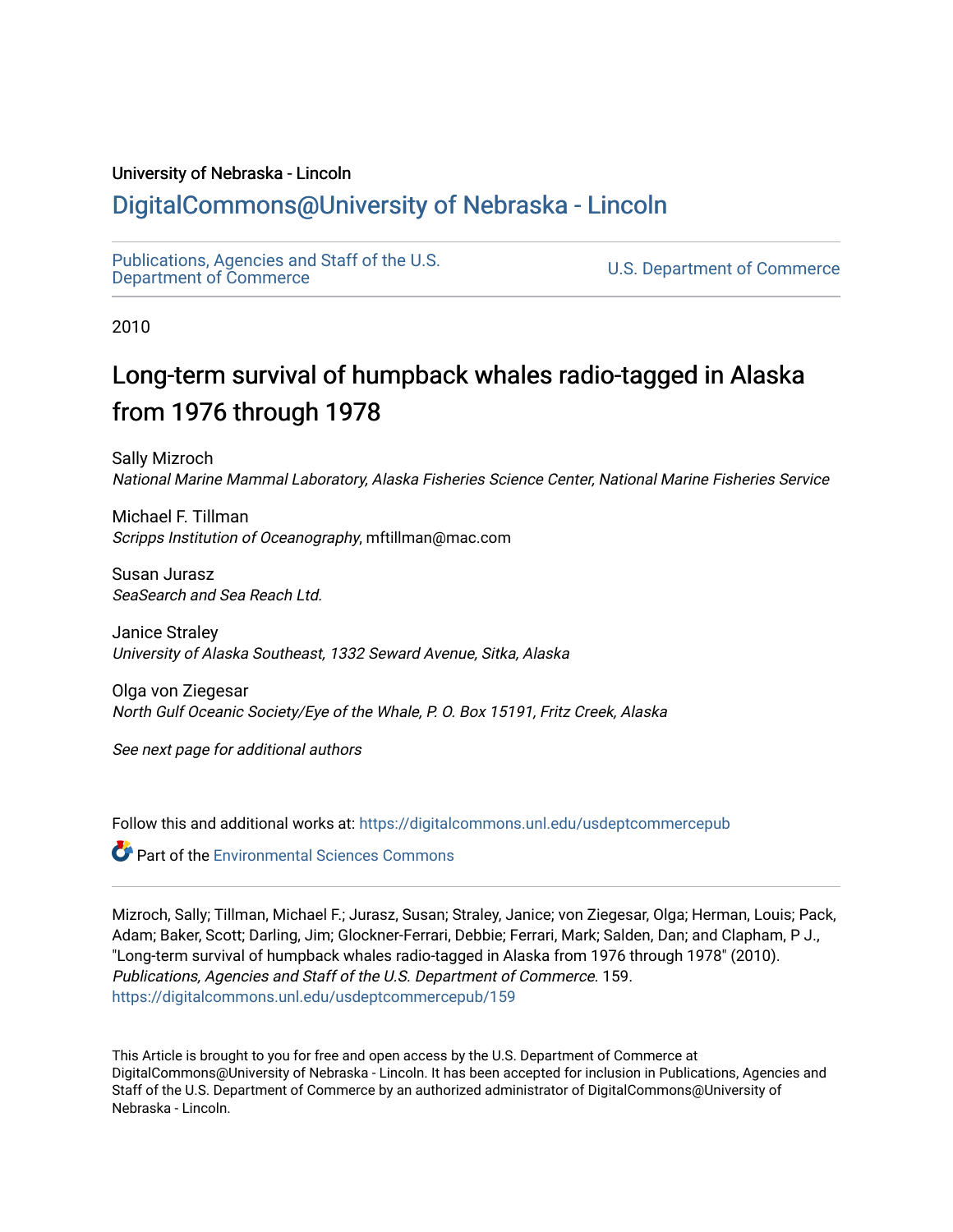## Authors

Sally Mizroch, Michael F. Tillman, Susan Jurasz, Janice Straley, Olga von Ziegesar, Louis Herman, Adam Pack, Scott Baker, Jim Darling, Debbie Glockner-Ferrari, Mark Ferrari, Dan Salden, and P J. Clapham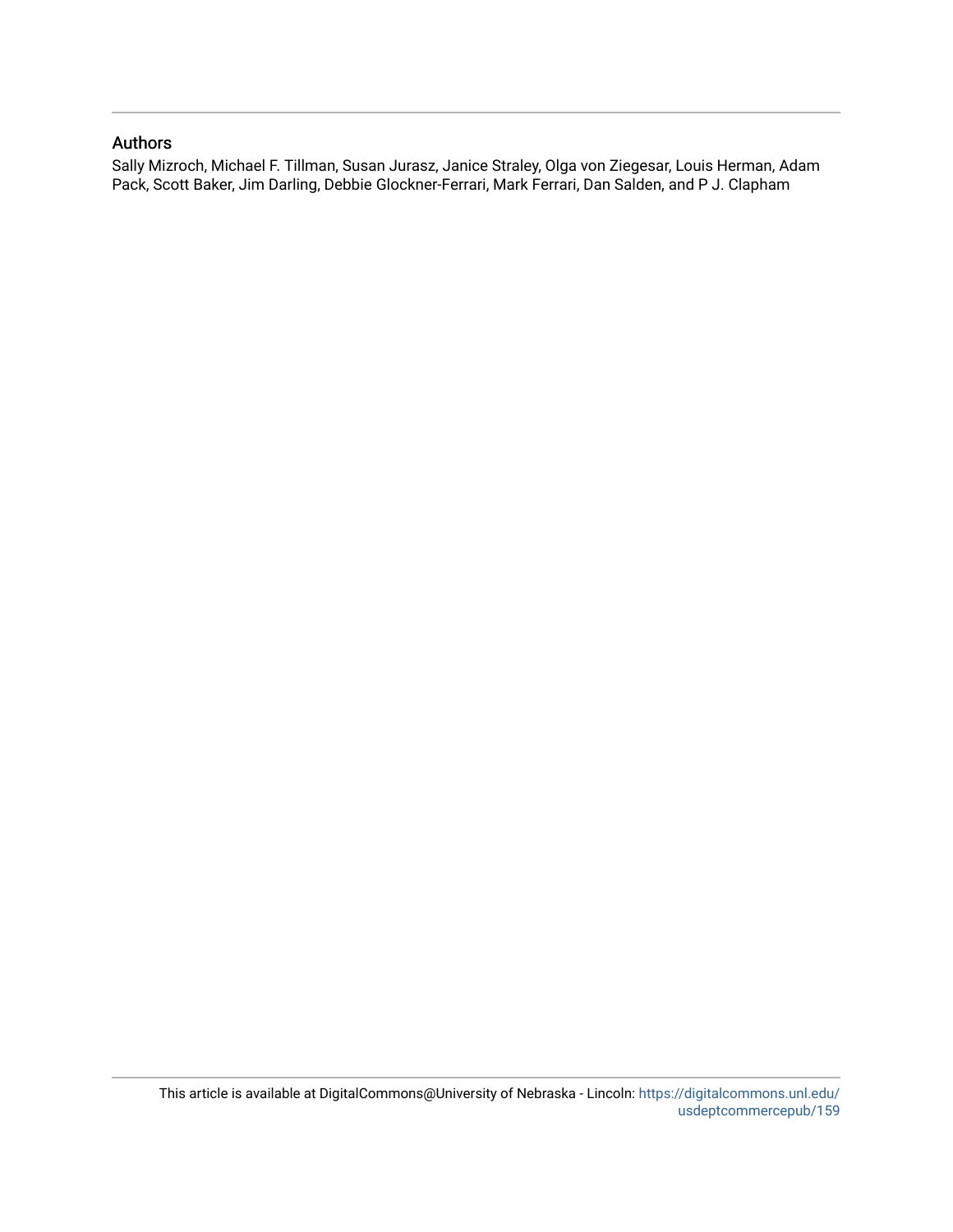# **Marine Mammal Science**



MARINE MAMMAL SCIENCE, \*\*(\*): \*\*\*–\*\*\* (\*\*\* 2010)  $© 2010$  by the Society for Marine Mammalogy DOI: 10.1111/j.1748-7692.2010.00391.x

This article is a U.S. government work, and is not subject to copyright in the United States.

# Long-term survival of humpback whales radio-tagged in Alaska from 1976 through 1978

SALLY A. MIZROCH

National Marine Mammal Laboratory, Alaska Fisheries Science Center, National Marine Fisheries Service, 7600 Sand Point Way NE, Seattle, Washington 98115, U.S.A. E-mail: sally.mizroch@noaa.gov

MICHAEL F. TILLMAN<sup>1</sup> Scripps Institution of Oceanography, Center for Marine Biodiversity and Conservation, Scripps Institution of Oceanography, 8750 Biological Grade, La Jolla, California 92037-0202, U.S.A.

> SUSAN JURASZ SeaSearch and Sea Reach Ltd., 146 NE Yamhill Street, Sheridan, Oregon 97378, U.S.A.

JANICE M. STRALEY University of Alaska Southeast, 1332 Seward Avenue, Sitka, Alaska 99835, U.S.A.

OLGA VON ZIEGESAR North Gulf Oceanic Society/Eye of the Whale, P. O. Box 15191, Fritz Creek, Alaska 99603, U.S.A.

LOUIS M. HERMAN ADAM A. PACK Kewalo Basin Marine Mammal Laboratory, The Dolphin Institute, 420 Ward Avenue, Suite 212, Honolulu, Hawaii 96814, U.S.A. and University of Hawai'i at Hilo (AAP), 200 W. Kawili Street, Hilo, Hawaii 96720, U.S.A.

<sup>1</sup>Formerly at National Marine Fisheries Service. Address for correspondence: 249 Sea View Court, Encinitas, California 92024, U.S.A.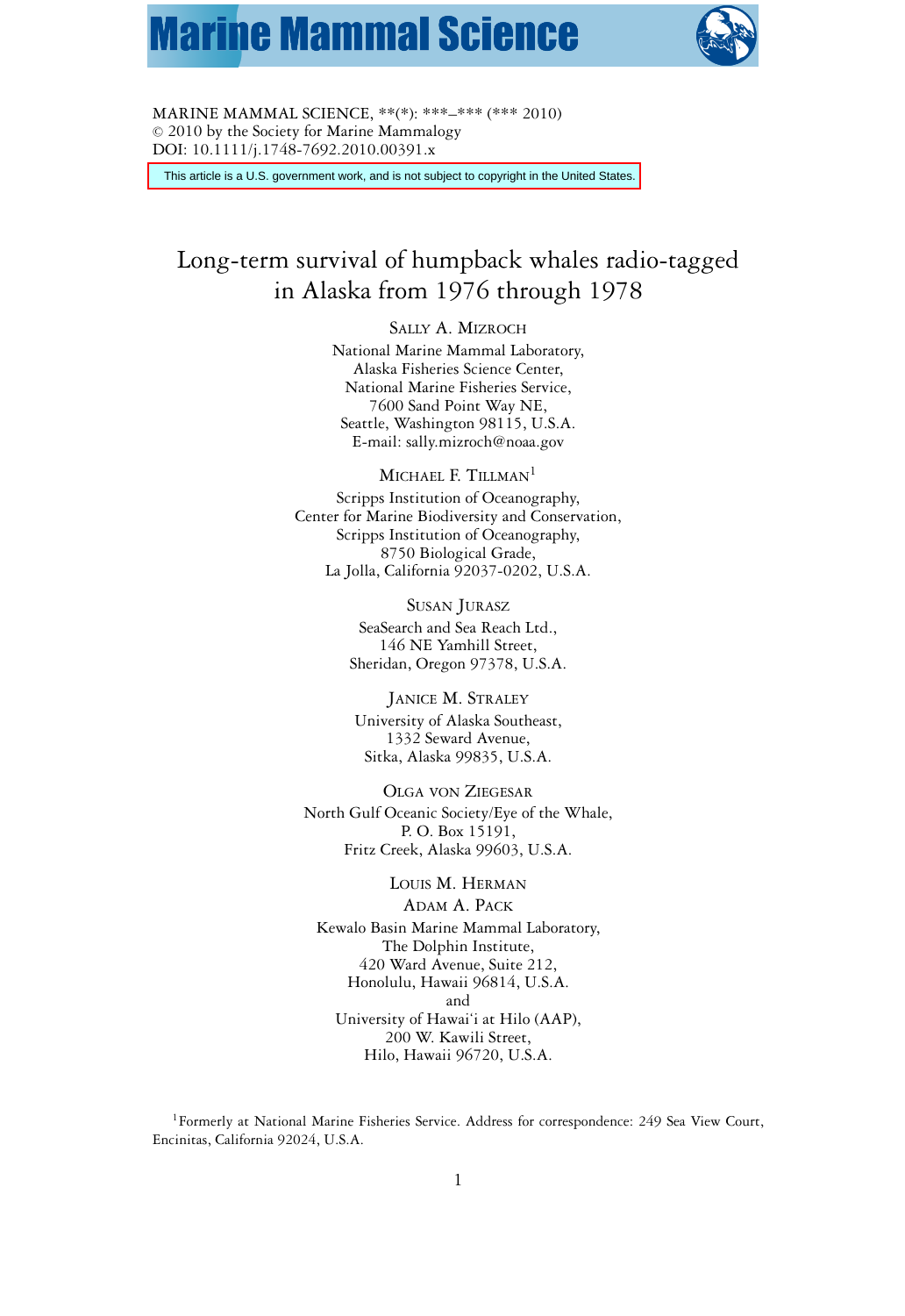SCOTT BAKER<sup>2</sup>

Oregon State University, Hatfield Marine Science Center, 2030 SE Marine Science Drive, Newport, Oregon 97365, U.S.A.

**JIM DARLING** West Coast Whale Research Foundation, 2155 W. 13th Avenue, Vancouver, British Columbia V6K 2S2, Canada

> DEBBIE GLOCKNER-FERRARI MARK FERRARI Center for Whale Studies, P. O. Box 1539, Lahaina, Hawaii 96767, U.S.A.

DAN R. SALDEN Hawaii Whale Research Foundation, P. O. Box 1296, Lahaina, Hawaii 96767, U.S.A.

PHILLIP J. CLAPHAM National Marine Mammal Laboratory, Alaska Fisheries Science Center, National Marine Fisheries Service, 7600 Sand Point Way NE, Seattle, Washington 98115, U.S.A.

### **ABSTRACT**

Invasive tags designed to provide information on animal movements through radio or satellite monitoring have tremendous potential for the study of whales and other cetaceans. However, to date there have been no published studies on the survival of tagged animals over periods of years or decades. Researchers from the National Marine Mammal Laboratory and the Woods Hole Oceanographic Institution tracked five humpback whales with implanted radio tags in southeastern Alaska in August 1976 and July 1977, and tracked two humpback whales in Prince William Sound, Alaska, in June 1978. All seven of these individually identified humpback whales were resighted at least 20 yr after first being tagged, and five of the seven have been observed for more than 30 yr; some of them are among the most resighted humpback whales in the North Pacific. Photos of tagging sites taken during and subsequent to tagging operations show persistent but superficial scarring and no indication of infection.

These pioneering field studies demonstrated both long-term survival of the whales and the short-term effects of deploying radio tags, which at the time were larger and more invasive than those typically used today.

<sup>&</sup>lt;sup>2</sup>Formerly at Glacier Bay National Park and Preserve.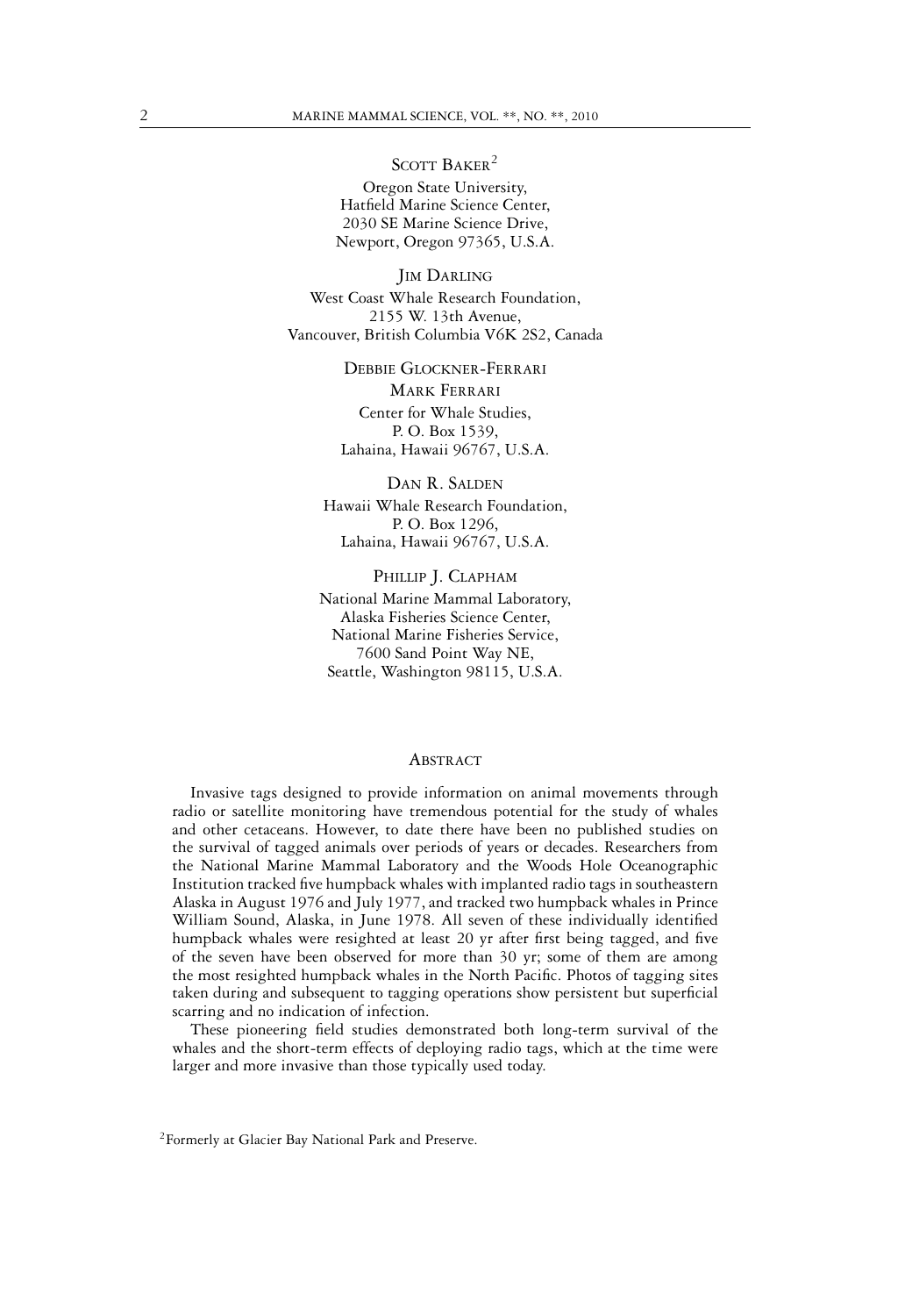Key words: humpback whale, *Megaptera novaeangliae*, approach methodology, habitat use, longevity, survival, migratory destination, photo-identification, wound healing.

Knowledge of the movements, habitat use and migratory destinations of whales and other cetaceans is extremely important to the management and conservation of populations, particularly for endangered species. Such information has come from a variety of sources, including long-distance matches through photo-identification (Baker *et al.* 1986, Calambokidis *et al.* 1996, Waite *et al.* 1999, Calambokidis *et al.* 2001, Mizroch *et al.* 2004, Witteveen *et al.* 2004), or through genotyping of individuals (Palsbøll *et al.* 1997, Baker *et al.* 1998), as well as from telemetry. The latter technique is based upon attachment to whales of tags that transmit signals to either a local receiver or to a satellite (Heide-Jørgensen *et al.* 2006, Zerbini *et al.* 2006, Mate *et al.* 2007). Satellite monitoring has provided a remarkable window into the detailed movements and lives of large whales, and has also been deployed with success on medium-sized odontocetes such as narwhals (Heide-Jørgensen *et al.* 2002, Dietz *et al.* 2008) and beluga whales (Hobbs *et al.* 2005) as well as smaller odontocetes (Hanson 2007, Andrews *et al.* 2008, Schorr *et al.* 2009). However, because attachments of tags to whales to ensure long-term retention usually involve invasive devices that penetrate the blubber, and sometimes also the muscle, concern has been expressed regarding the impact of such attachments on the health and survival of tagged animals.

Beginning in the early 1960s, researchers at the Woods Hole Oceanographic Institution (WHOI) began developing radio tags designed to attach to whales and to broadcast signals so that their movements and behaviors could be locally tracked using a VHF receiver. The early attempts were focused on North Atlantic right whales, *Eubalaena glacialis* (Schevill and Watkins 1966, Watkins 1978). Although the attachment methods appeared to be successful, the earliest tags did not transmit signals that could be tracked with the technology available at that time.

By December 1975 the Watkins team had developed an implantable tag based in part on Discovery-type marks (Watkins 1979, Watkins *et al.* 1980). The original Discovery mark was a 24 cm steel tube tipped with a conical lead point 38 mm long, and fired from a 12-gauge shotgun propelled by a pelletless shell (Rayner 1940). When properly implanted, the Discovery mark was completely buried in the blubber and/or muscle, and could be recovered only when the whale was killed and the carcass was flensed. Therefore, Discovery marks could provide only an initial (marking) location and a final (killing) location, and only if the marked whale was subsequently killed. In contrast, radio tags can in theory provide continuous data on both location and diving behaviors.

In 1976 collaboration began between WHOI and researchers at the National Marine Mammal Laboratory (NMML), Alaska Fisheries Science Center (which at the time was called the Marine Mammal Division (MMD), Northwest and Alaska Fisheries Center). The NMML conducted field operations to test and evaluate the new tags on humpback whales (*Megaptera novaeangliae*) in southeastern Alaska in 1976 and 1977, and WHOI evaluated the tag performance on both humpback and fin whales (*Balaenoptera physalus*) in Prince William Sound, Alaska in 1978 (Watkins *et al.* 1981).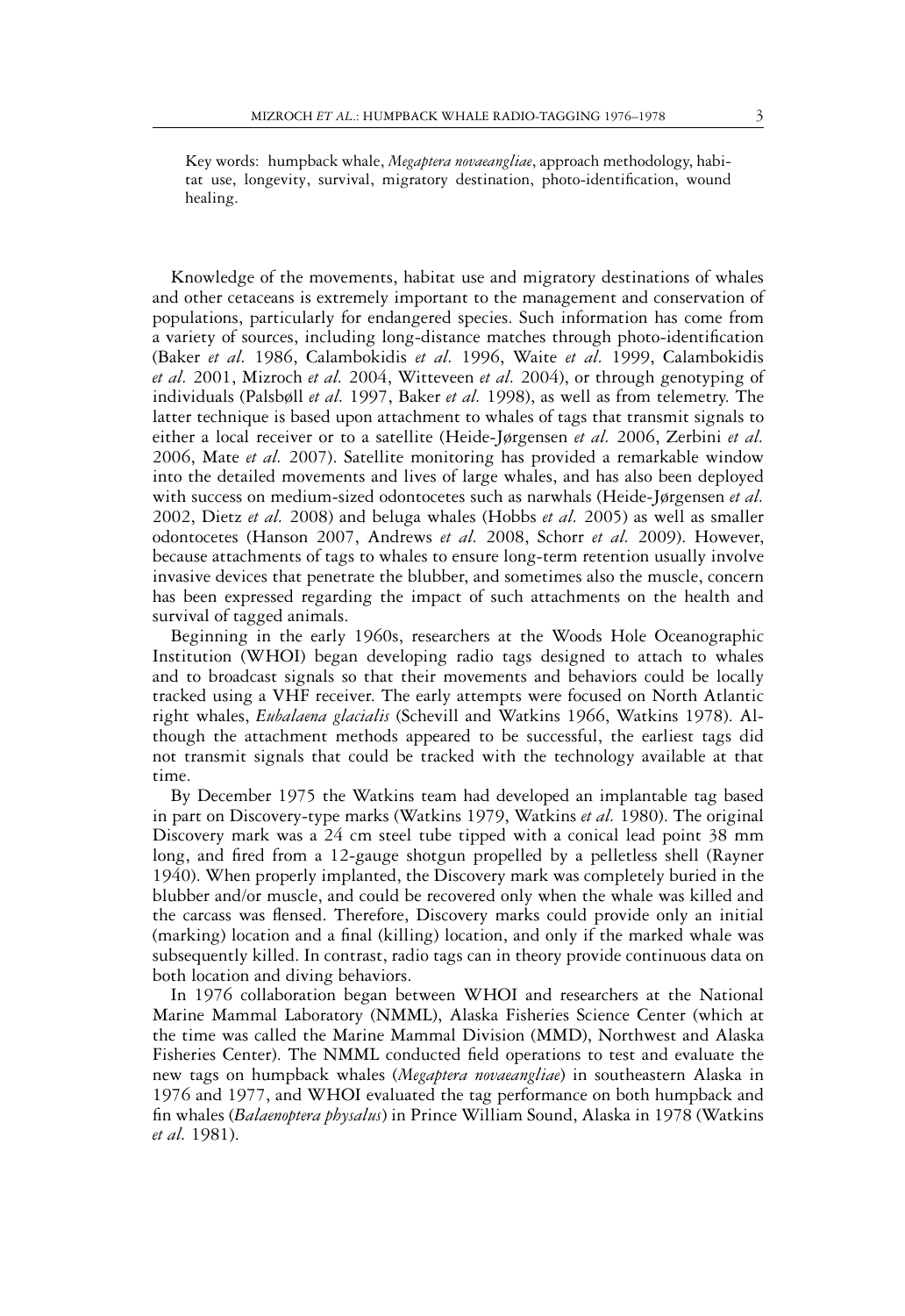Because the pigmentation patterns on the ventral surface of the tail are unique to each humpback whale (Katona *et al.* 1979), the field teams photographed the tail flukes of the humpback whales being radio tagged to provide a way to subsequently reidentify an individual whale if its tag failed to transmit signals, or if the team was unable to track it with a direction-finding receiver. Subsequent observations of these whales might provide insight into tag failures, or show evidence of harmful effects such as wounds or scars. Although the fluke photographs were found to be less useful in the short term for evaluating tag performance, these photographs have now proven to be invaluable for reidentifying tagged whales in the long term.

Here, we use these original photos, together with subsequent resightings, to evaluate the survival of the seven whales tagged in 1976–1978, and to assess the potential long-term impact of the tagging. We also provide some data on apparent wound healing and the persistence of epidermal scarring in two of the tagged whales.

#### **METHODS**

The NMML team field tested the implantable radio tags in southeastern Alaska in 1976 and 1977, and a WHOI team field tested the tags in Prince William Sound in 1978. The development and configuration of these tags are well described in Watkins (1979), Watkins *et al*. (1980) and Watkins *et al*. (1981). The radio tag was relatively large by today's standards. It measured  $1.9 \times 29$  cm, with a 45 cm whip antenna, and weighed about 550 g. Depth of penetration was limited to about 29 cm by a stainless steel flange at the top of the tag. Penetration was usually at an angle of about 45◦ from the surface of the whale (Watkins 1981). The tag was implanted in the blubber using a modified rifle. In case of a missed implantation, a recovery system prevented loss of the tag. An automatic radio direction finder was used to track the tag's signal when the whale surfaced.

In both 1976 and 1977 the study area was 80–120 km south of Juneau, Alaska, including the southern end of Stephens Passage and portions of Frederick Sound. The protected inland waterways of southeastern Alaska were chosen because humpback whales congregated there for feeding purposes during summer and autumn. Thus a tagged whale was expected to remain in a limited area for several months during a period of favorable weather.

Given the overcast summer weather found in southeastern Alaska, brightly colored plastic streamers were attached to the radio tags in 1977 and greatly aided visual reidentification. The tag was implanted just behind the dorsal fin as the whale sounded. The person firing the rifle attempted to implant the tag as perpendicular to the midline as possible to maximize exposure of the antenna while the whale traveled on the surface or sounded. The 1978 tagging project was described in detail in (Watkins *et al.* 1981).

#### **RESULTS**

In August 1976 the NMML team had only one successful attempt at tracking a whale. The first two tags shot were successfully implanted but failed to transmit, and the whale(s) were never photo-identified; as a result, we are unable to assess resightings and survival of these animals and they are not part of this report. A third tag (No. 019) implanted on the left side about 0.25 m behind the dorsal fin and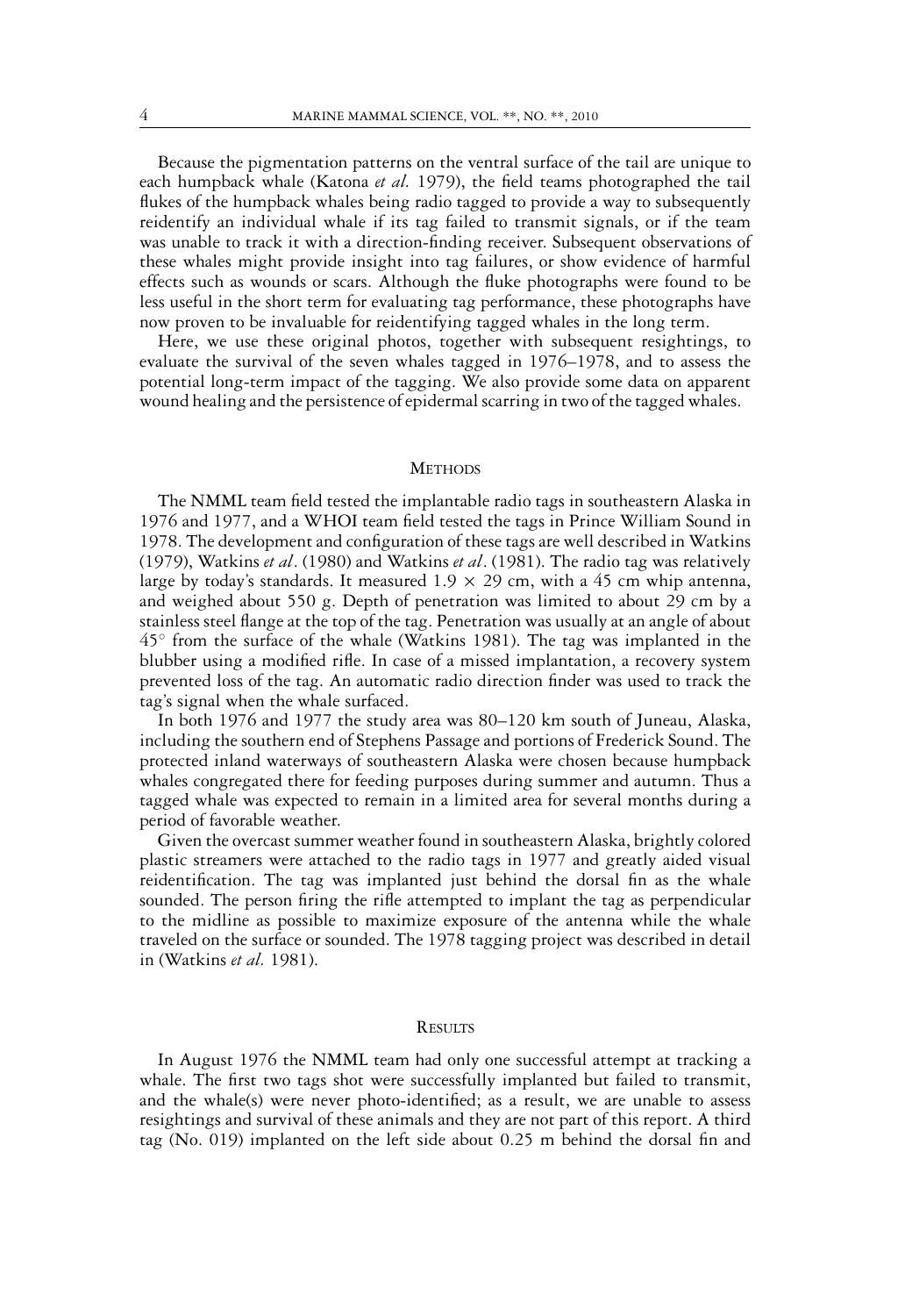| Tagging<br>year | Tagging<br>area      | Tag<br>no. | NMML<br>ΙD | Most<br>recent<br>sighting | Years between<br>first and last<br>sighting | Presumed<br>sex |
|-----------------|----------------------|------------|------------|----------------------------|---------------------------------------------|-----------------|
| 1976            | Southeastern Alaska  | 019        | 244        | 2009                       | $34 \text{ yr}$                             | Male            |
| 1977            | Southeastern Alaska  | 020        | 6249       | 2007                       | $31 \text{ yr}$                             | Unknown         |
| 1977            | Southeastern Alaska  | 021        | 183        | 2009                       | $33 \text{ yr}$                             | Male            |
| 1977            | Southeastern Alaska  | 022        | 630        | 2007                       | $31 \text{ yr}$                             | Male            |
| 1977            | Southeastern Alaska  | 023/024    | 296        | 1996                       | $20 \text{ yr}$                             | Unknown         |
| 1978            | Prince William Sound | 028        | 6498       | 2009                       | $32 \text{ yr}$                             | Female          |
| 1978            | Prince William Sound | 032        | 6511       | 1998                       | $21 \text{ yr}$                             | Male            |

*Table 1.* Summary of tag locations, whale IDs, and most recent sightings of humpback whales tagged in southeastern Alaska and Prince William Sound from 1976 through 1978.

1 m off the midline. The research team received strong transmissions and was able to track the whale intermittently for 6 d over a distance of at least 75 km in the Frederick Sound/Stephens Passage confluence, at which time the 1976 field season concluded and brought tracking prematurely to a close.

In July 1977 the NMML team successfully implanted 5 radio tags (in four different whales) (Table 1). The first whale was tagged (Tag No. 020) on the right side just below the dorsal fin on 22 July. Tags No. 021 and 022 were implanted in two different whales on 23 July. Tag No. 021 hit low on the right side of the whale, behind the dorsal fin. Tag No. 022 hit on the left side of the whale, just below and near the leading edge of the dorsal fin. Tag No. 022 never transmitted; however, the whale concerned was resighted on 28 July and the tag was observed to be fully embedded. On 24 July the whale with Tag No. 021 was reencountered and tracked. The tag was fully embedded.

One whale was inadvertently tagged twice. On 25 July, Tag No. 023 hit near the water line on the right side of the whale, in front of and below the dorsal fin. The whale was approached about 1.5 h after tagging: the tag was not well implanted and over half of the tag was showing. On 26 July, Tag No. 024 hit on the left side of the same individual, below and in front of the dorsal fin.

All the tags except one (Tag No. 022) transmitted signals. Tag No. 020 did not transmit after the first day. Tag 022 was an apparent tag failure as the tag never transmitted. Tag No. 021 was shed sometime between 24 July and 15 August, but it was one of two tags that penetrated only half way into the blubber. Tag No. 023 hit the whale below the waterline and did not appear to penetrate fully. Subsequent analyses revealed that the tag had fallen out within a day because the same whale was inadvertently tagged with Tag No. 024 the next day. Tag No. 024 was tracked for 5 d and resighted on 9 August with its tag still implanted. The whale was recognized based on the fluke pattern and the prominent bulge on the side near the point of impact.

In June 1978, in cooperation with WHOI and The Johns Hopkins University, three humpbacks were radio-tagged and tracked in Prince William Sound (Table 1; Watkins *et al*. 1981). One whale was tracked for only a few hours and was never photo-identified. The other tagged whales were tracked over the period 9–25 June 1978 and showed no visible sign of infection at the sites of implantation. The radio signals allowed researchers to track the whales' movements as well as to conduct detailed studies of their behavior (Watkins *et al*. 1981).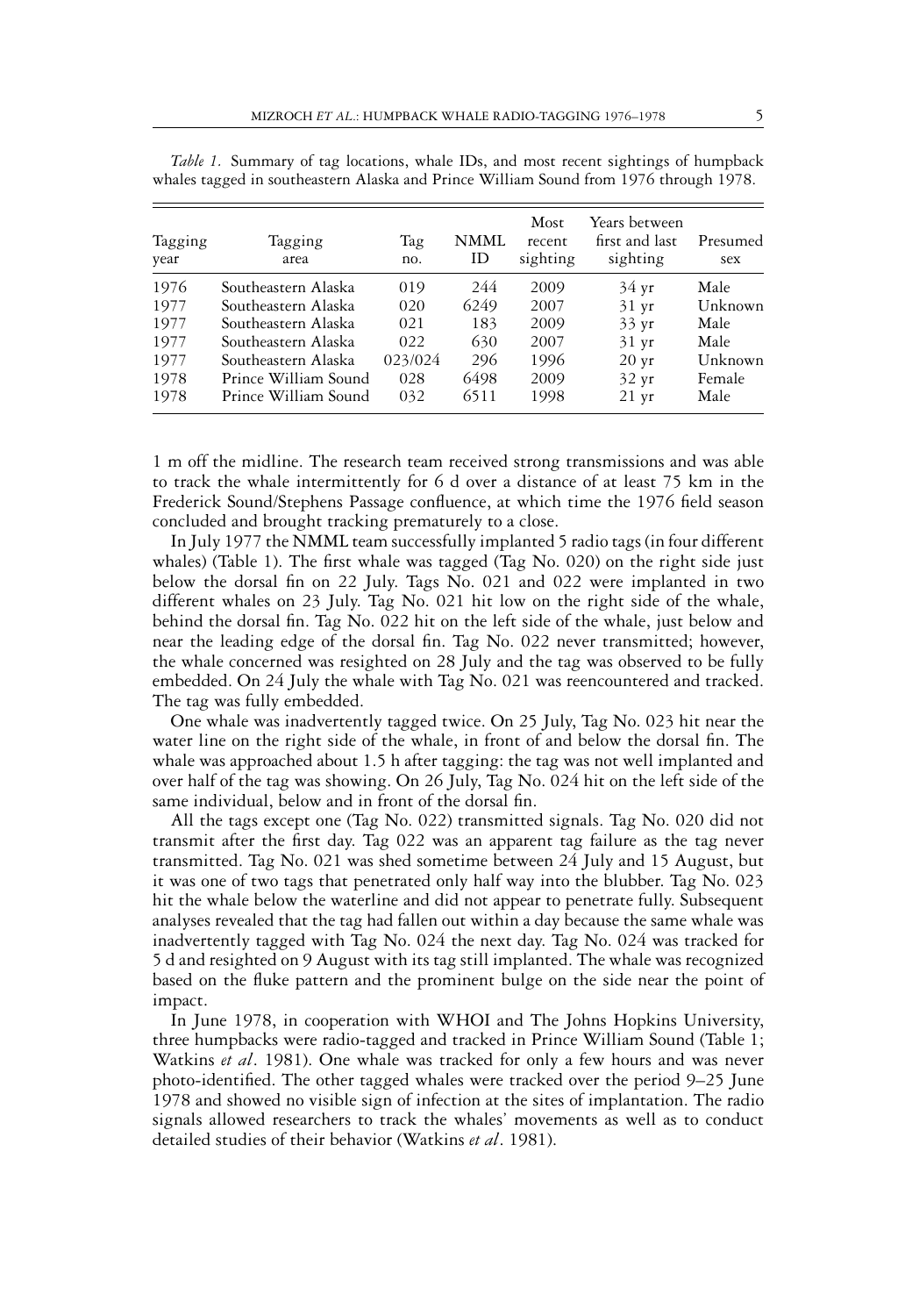#### *Resightings of Photo-Identified, Tagged Whales*

Fluke photos taken by the field teams in southeastern Alaska and Prince William Sound were archived by researchers at the NMML who had begun systematically soliciting humpback whale photo-identification photos from a number of research groups in the late 1970s. Photos from the tagging projects (as well as other early photos) were integrated into NMMLs FlukeFinder database as it developed in the mid- to late 1980s (Mizroch *et al.* 1990, Mizroch and Harkness 2003). Except for the most recent sightings, all the tagged whale resightings reported below were found using the FlukeFinder matching system or earlier versions of the computer-assisted matching system. All of the whales were resighted over periods ranging from 20 to 34 yr, on dates ranging from 1976 to as recently as November 2009 (Table 1, Appendix 1).

*Tag No. 019*—The first humpback whale ever tagged and tracked successfully (NMML ID#244) was tagged on 14 August 1976 near Hobart Bay, in the Stephens Passage area of southeastern Alaska. This whale has been seen over the course of many years throughout southeastern Alaska, not just in the vicinity of where it was tagged, but also in Glacier Bay and in Sitka Sound. The whale was also seen during winter months near Maui. The most recent sighting was in November 2009 in southeastern Alaska. This whale has been observed as an escort and a singer in Hawaii and was confirmed as a male based on examination of a biopsy tissue sample.<sup>3</sup>

*Tag No. 020*—This whale, NMML ID#6249, was tagged on 22 July 1977 near Gambier Bay near the confluence of Stephens Passage and Frederick Sound and was most recently photographed in Frederick Sound in June 2007, not far from the original tagging location.

*Tag No. 021*—This whale, NMML ID#183, was tagged on 23 July 1977 near Gambier Bay and has been seen over the course of many years in the vicinity of the tagging location and also in Sitka Sound. It was also seen during winter months off Maui. The most recent sighting was off Maui in February 2009. This whale has been observed as an escort in Hawaii and is presumed to be a male.

*Tag No. 022*—This whale, NMML ID#630, was tagged on 23 July 1977 near Gambier Bay and has been seen in the vicinity of the tagging location and also in winter months off Maui. The most recent sighting was in June 2007 in Frederick Sound, southeastern Alaska, not far from the original tagging location. This whale has been observed as an escort in Hawaii and was confirmed as a male based on examination of a biopsy tissue sample.

*Tag No. 023/024*—This whale, NMML ID#296, was tagged 1.2 km south of Gambier Bay in southeastern Alaska on 25 July 1977 and closer to Gambier Bay on 26 July 1977. This whale has been seen over the course of many years in the vicinity of the tagging location and has also been seen in winter months off Maui. The most recent sighting was in August 1996 in southeastern Alaska.

*Tag No. 028*—This whale, NMML ID#6498, was tagged (yellow streamer as described in Watkins *et al*. 1981) near Knight Island in Prince William Sound on 9 June 1978. The whale, a known female (based on her sighting history with accompanying calves), has been seen over the course of many years in Prince William Sound; she was seen with a calf during the fall of 2008 in Prince William Sound,

<sup>&</sup>lt;sup>3</sup>Personal communication from F. Sharpe, Alaska Whale Foundation, 4739 University Way N.E. #1239, Seattle, WA 98105, 24 January 2010.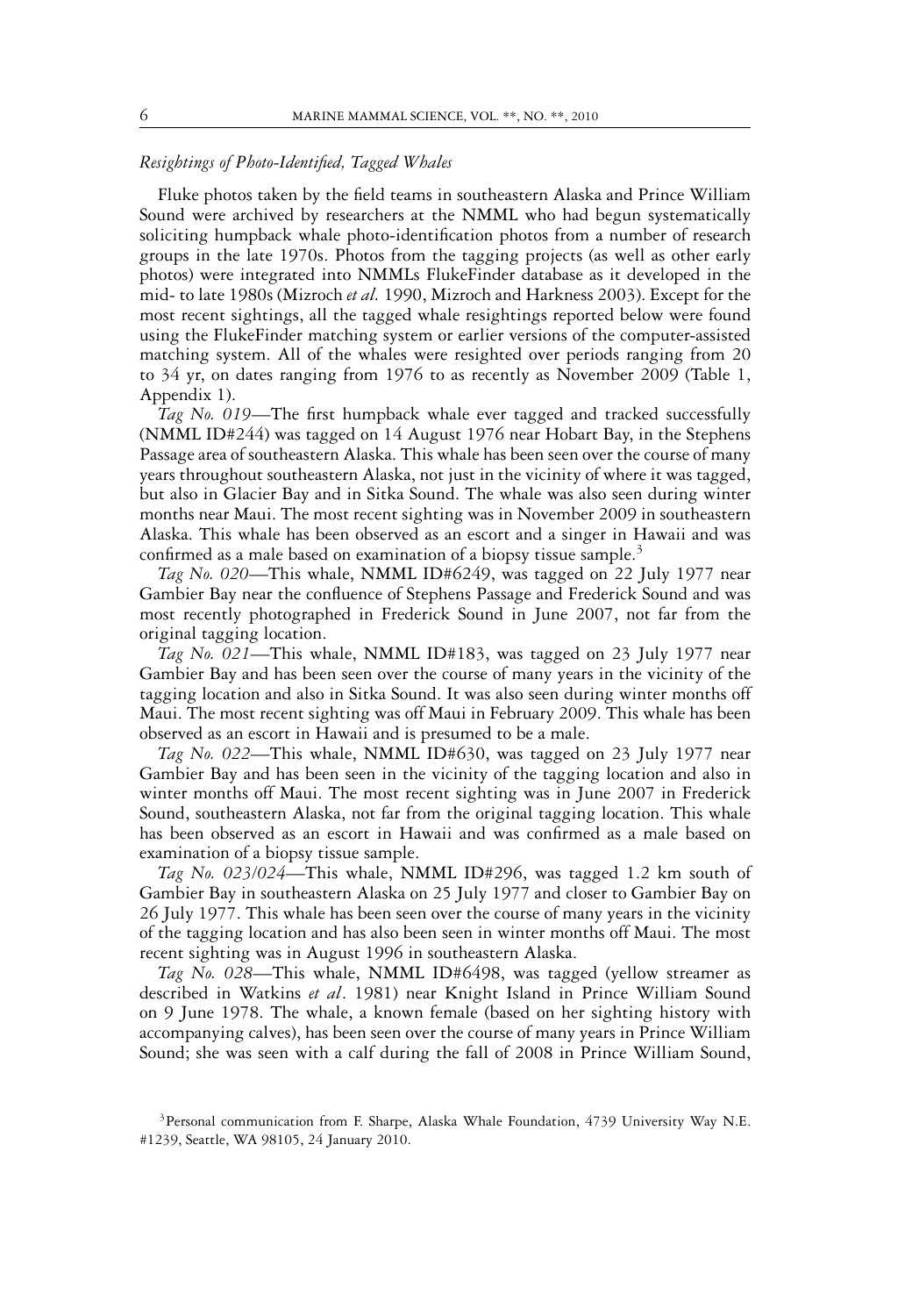with her most recent sighting being in January 2009. As yet, she has not been photographed in a wintering area.

*Tag No. 032*—This whale, NMML ID#6511, was tagged (orange streamer as described in Watkins *et al*. 1981) near Knight Island in Prince William Sound on 9 June 1978 and was photographed in seven subsequent years in Prince William Sound through 1998. The whale was seen near Kodiak in 1994 and in the Revillagigedo Archipelago, Mexico, in 1997. This whale was never photographed with a calf, so could be presumed to be a male.

#### *Wound Healing and Scarification*

The field teams monitored whale behavior post-tagging and documented the tag placement as the tags began to work their way out. Tag No. 019 was photographed on 18 August 1976, 2 d after tagging (Fig. 1A). The photographs show that about a third of the tag was exposed as it was working its way out. Photographs of that same whale<sup>4</sup> taken on 28 June 2003 show a healed scar and a slight bump in the area where the tag had been (Fig. 1B).

Tag No. 028 was photographed on 17 June 1978, 8 d after tagging (Fig. 2A, fig. 4 in Watkins *et al.* 1981) and subsequently photographed on 3 December 2008 (Fig. 2B). There is a slight bulge in the vicinity of the tag location, but the area looks smooth and well-healed.

#### **DISCUSSION**

From 1976 to 1978, accounting for duplicate tagging and some probable misses, as many as 10 different humpback whales were tagged with large implantable radio tags. Seven of those whales were photo-identified at the time of tagging, and their resighting histories could thus be studied for the purpose of this article. One whale was tagged twice over the course of 2 d. All of the photo-identified whales have been photographed again in subsequent years over periods ranging from at least  $20-34$  yr (median  $= 31$  yr). The fate of the whales that were not identified cannot be determined.

There is no evidence that any of the seven photo-identified tagged whales had any long-term reaction to either the chase or close approach from a 15–20 m vessel, nor to implantation of the tag itself. These whales did not avoid boats and most were reapproached many times by the tagging vessel in the days after they had been tagged.

The seven tagged whales were photographed by a number of different research groups in Alaskan, Hawaiian, and Mexican waters over a long time period, and are among the most photographed whales based on the number of sightings in the FlukeFinder database. Irrespective of whether some of these whales are more likely to be resighted than others because of fidelity to study areas, or greater tolerance of vessel approach, their survival over periods of between 20 and 34 yr is undeniable.

<sup>4</sup>This whale's dorsal fin changed greatly over the nearly 30 yr that had elapsed between the photographs shown in Figure 1. The match was confirmed after reviewing three filmed diving sequences from the 1976 tagging field season which clearly showed the dorsal fin and this individual's very distinctive tail flukes (see http://www.youtube.com/watch?v=GHc0Zt1ICkQ and Appendix 1).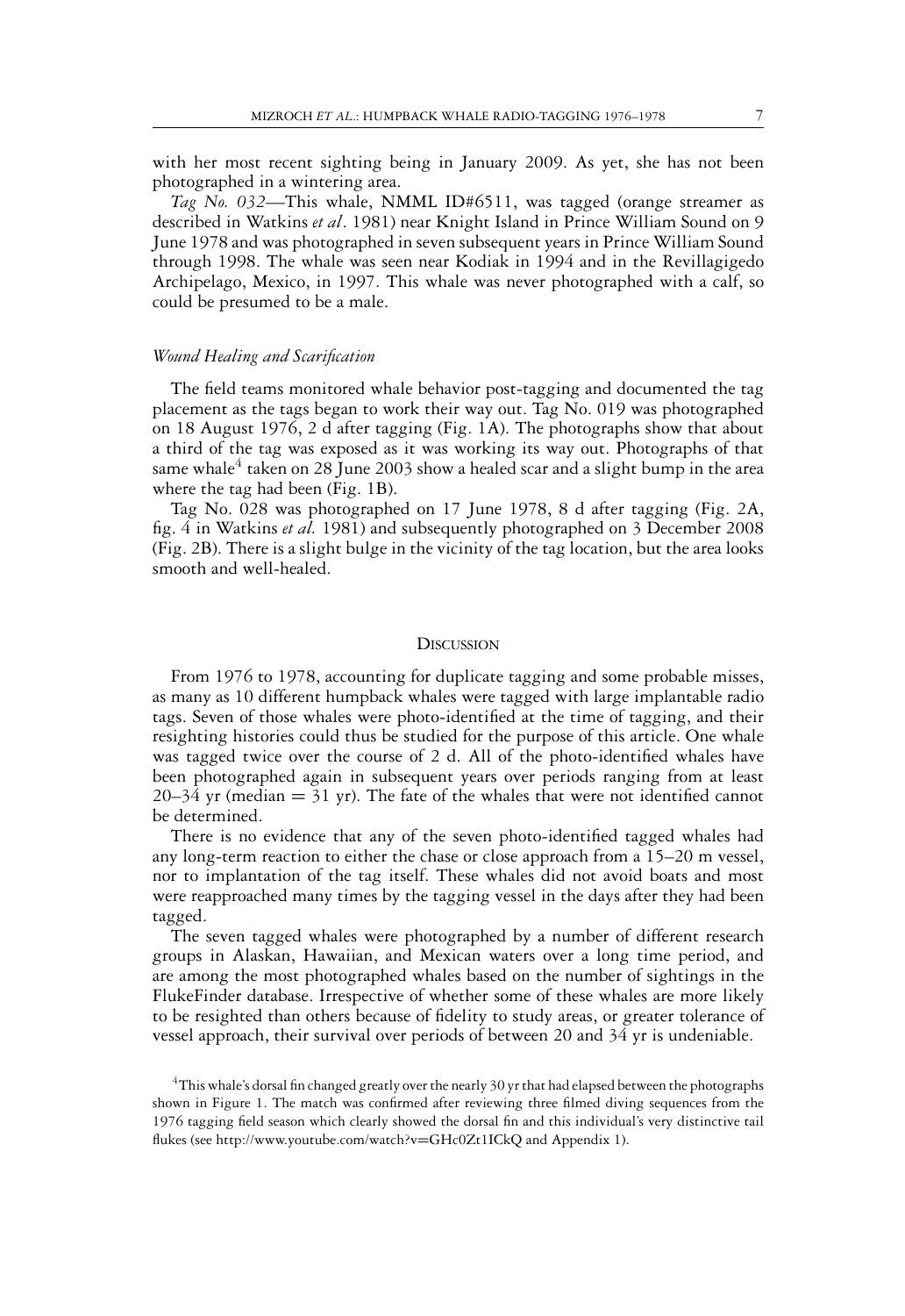

*Figure 1.* (A) Tag 019 on 18 August 1976 (photograph by A. A. Wolman). (B) Tag 019 on 28 June 2004 (photograph by Heather Riley).

The extensive sighting histories strongly suggest that the tagging events did not affect their health in either the short or the long term. Five of these whales have sighting histories of at least 30 yr subsequent to tagging, and all were seen over at least a 20-yr period post-tagging. At least one of the whales, Tag No. 028 (NMML ID#6498) was a female who has produced calves at regular intervals and was most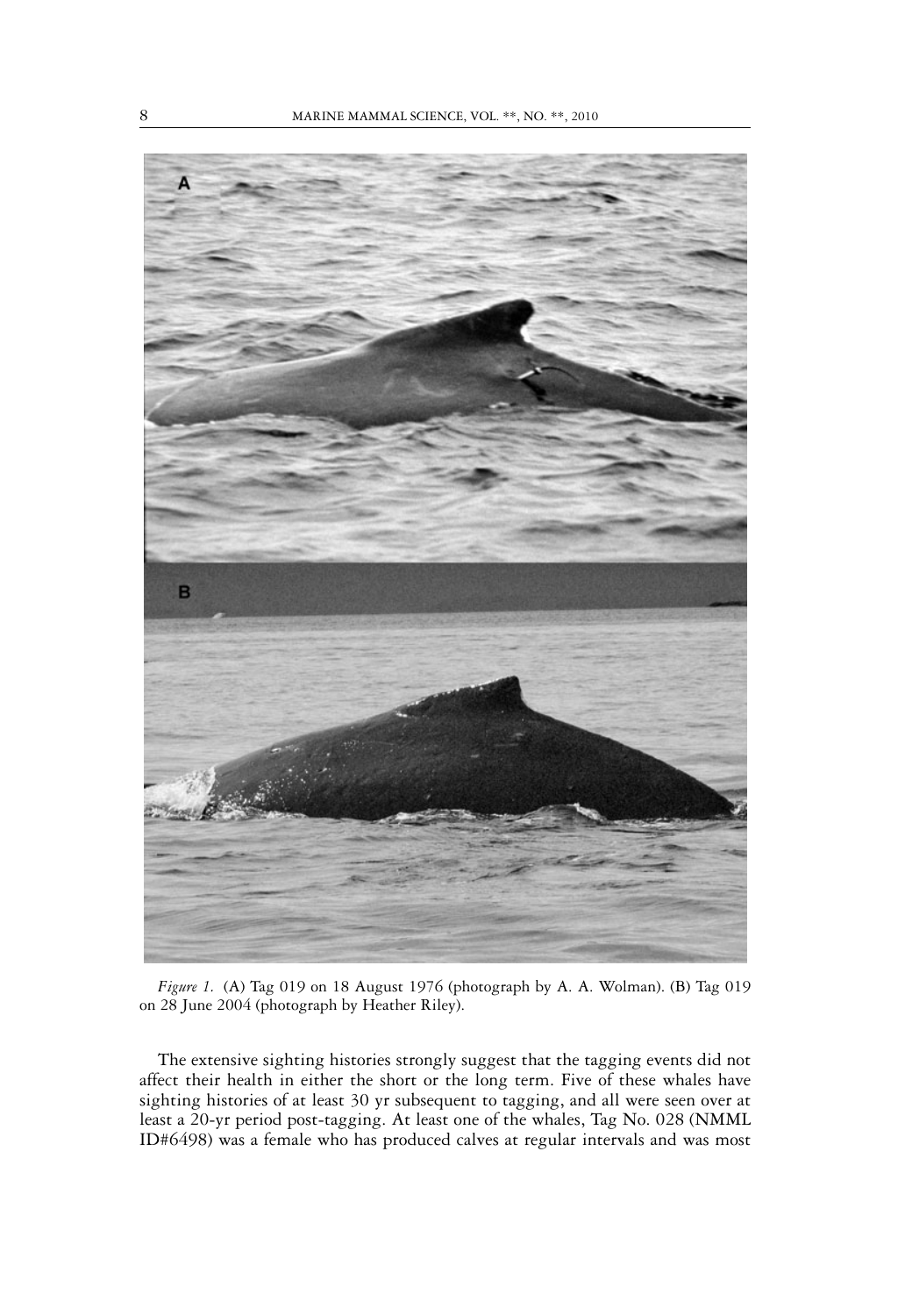

*Figure 2.* (A) Tag 028 on 17 June 1978 (photograph by A. A. Wolman). (B) Tag 028 on 3 December 2008 (photograph by John Moran).

recently observed with a calf in fall of 2008. One of the resighted whales, Tag No. 023/024, was tagged twice in 2 d.

The tags used in this study were large by current standards. Current technology uses tags of about 375 g and a total tag length from tip to stopper ≤26 cm compared to 550 g and 29 cm used on these whales.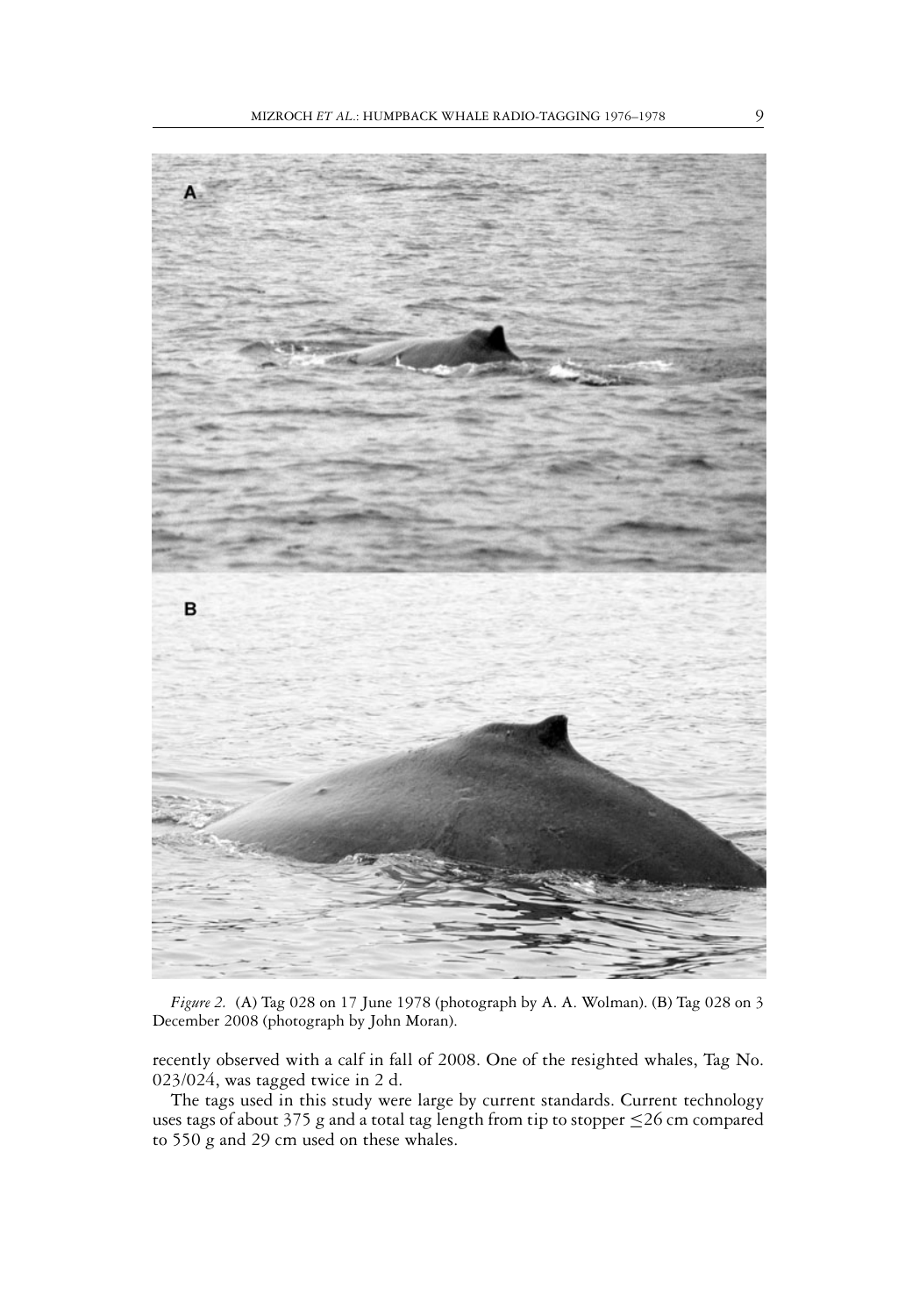These field studies and the subsequent follow-up work have answered some important questions concerning the impacts upon survival from invasive research methodologies and whale reactions to studies using close approaches in the field. Watkins (1981) and Watkins and Tyack (1991) documented that whale reactions to the tagging event appeared to be transient and that tagged whales did not seem to avoid the tagging boat in subsequent encounters soon after tagging. Mate *et al*. (2007) documented observations of behaviors and of short-term wound healing and found no evidence of either behavioral changes or health problems. The two cases for which we have a long-term photographic record of the tagging site show persistent but apparently minor scarring, and no signs of infection.

Long-term survival following injury from whaling attacks has been demonstrated in bowhead whales (*Balaena mysticetus*). George and Bockstoce (2008) use accounts of the discovery of old weapon fragments to document extreme longevity in bowhead whales. A number of bowheads have been found to have old weapon fragments embedded in muscle and bone while being butchered after being caught by native hunters. These included fragments from a bomb lance (a small metal cylinder fired from a shoulder gun). George and Bockstoce (2008) suggested that at least two whales hit by bomb lances were likely to have been struck sometime around 1890. One of those whales was killed by whalers in 1980 (approximately 90 yr after being struck) and the other was killed in 2007 (approximately 117 yr after being struck).

The results from the pioneering tagging projects conducted on humpback whales in 1976, 1977, and 1978 validated the wisdom of using simple photographic techniques while conducting trials of high-tech instrumentation. Being able to identify individual whales immediately after tagging allows for monitoring the impact upon the whale in the short term. Sighting tagged whales years and even decades later has provided invaluable insights into the long-term effects of these experimental technologies as well. In the specific case of the radio tag developed by Watkins and others and tested by the NMML and WHOI teams over 30 yr ago, the extensive photographic resighting records demonstrate that the tagging operation did not affect survival of the humpback whales concerned.

#### **ACKNOWLEDGMENTS**

In 1976 and 1977 the NMML team included M. F. Tillman, D. W. Rice, A. A. Wolman, and J. H. Johnson. Other cooperating scientists included C. M. Jurasz, owner of the *Ginjur* and an independent consultant with many years of experience studying humpback whales in southeastern Alaska; and R. S. Payne, New York Zoological Society. In 1977 additional researchers included A. A. Berzin, Pacific Research and Fisheries Center (TINRO) in Vladivostok, V. A. Zemsky, Russian Federal Research Institute of Fishery and Oceanography (VNIRO), R. V. Miller, NMFS Marine Mammal and Endangered Species Division and V. F. Galluci, University of Washington. In 1978 the WHOI team, led by W. A. Watkins, included W. E. Schevill, Romaine Maiefski, K. Moore, D. Wartzok (The Johns Hopkins University), and J. H. Johnson and A. A. Wolman (NMML). Josh London and Janice Waite (both of NMML) provided constructive review comments. Jennifer Cedarleaf (University of Alaska Southeast (UAS), Christine Gabriele (Glacier Bay National Park and Preserve) and Jeff Jacobsen (Humboldt State University) provided data on sighting histories from southeastern Alaska, 1980–2009. Craig Matkin and Eva Saulitis (North Gulf Oceanic Society), John Moran and Suzie Teerlink (Auke Bay Laboratories (ABL)), Kate and Andy McLaughlin (McLaughlin Environmental Service, MCES) provided data on sighting histories for Prince William Sound. Data collection from Prince William Sound during the fall and winters of 2006–2009 was funded by the *Exxon Valdez* Trustee Council through contracts to NMFS ABL, UAS, Sitka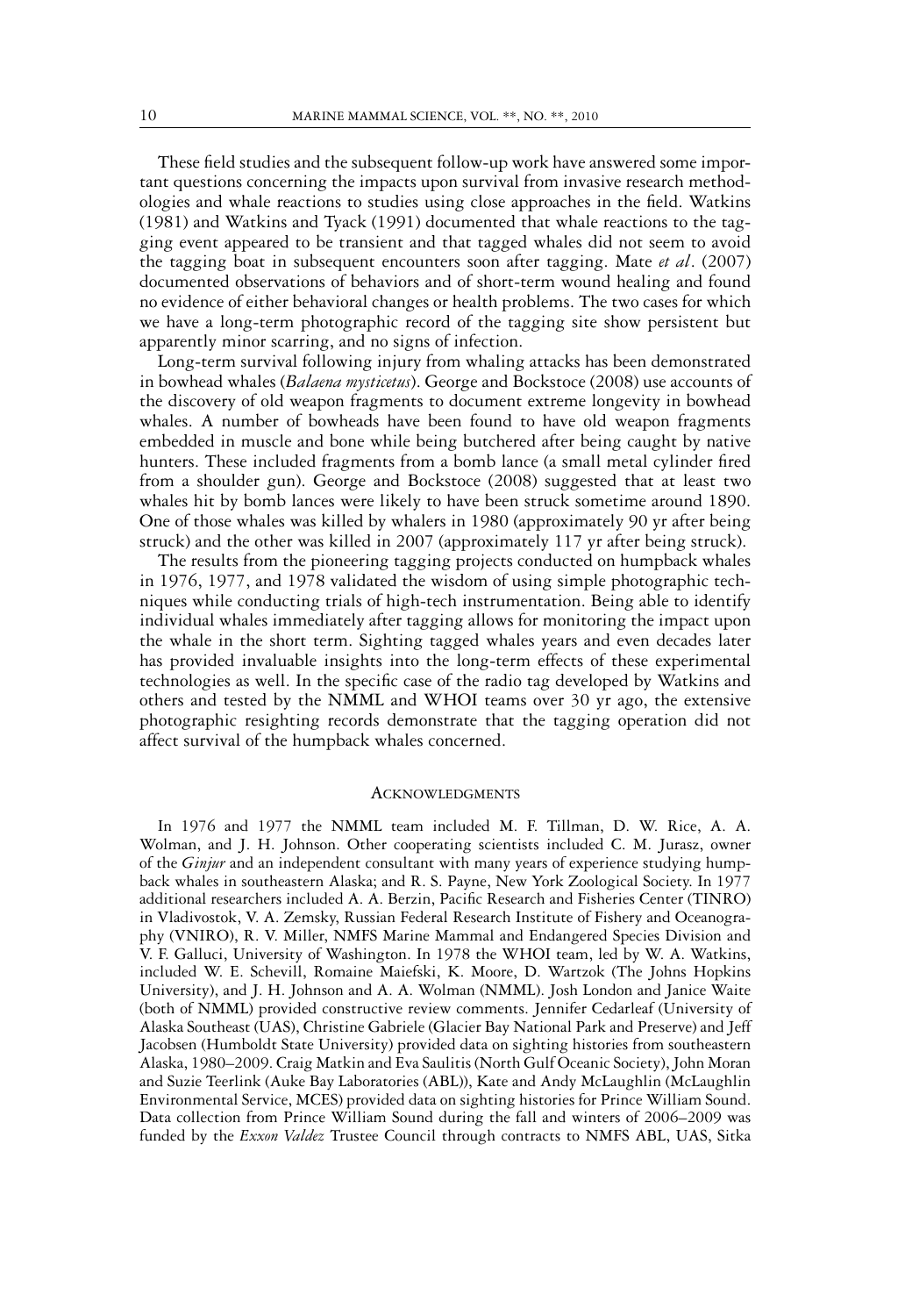Sound Science Center and MCES. All data were collected under NMFS authorized scientific marine mammal research permits. John Lindsay and Paul Hillman (NOAA Ocean Media Center) provided a digitized version of the film footage taken during the tagging studies. The film footage helped confirm the humpback whale field identification for the 1976 field season. This article is dedicated to the memory of whale biologist Allen A. Wolman (1933–2009), who participated in all of these early tagging studies and curated NMMLs humpback whale photo-identification collection in the early years.

#### LITERATURE CITED

- Andrews, R. D., R. L. Pitman and L. T. Ballance. 2008. Satellite tracking reveals distinct movement patterns for Type B and Type C killer whales in the southern Ross Sea, Antarctica. Polar Biology 31:1461–1468.
- Baker, C. S., L. M. Herman, A. Perry, W. S. Lawton, J. M. Straley, A. A. Wolman, G. D. Kaufman, H. E. Winn, H. D. Hall, J. M. Reinke and J. Ostman. 1986. Migratory movement and population structure of humpback whales (*Megaptera novaeangliae*) in the central and eastern North Pacific. Marine Ecology Progress Series 31:105–119.
- Baker, C., L. Florez-Gonzalez, B. Abernethy, H. Rosenbaum, R. Slade, J. Capella and J. Bannister. 1998. Mitochondrial DNA variation and maternal gene flow among humpback whales of the Southern Hemisphere. Marine Mammal Science 14:721–737.
- Calambokidis, J., G. Steiger, J. Evenson, K. Flynn, K. Balcomb, D. Claridge, P. Bloedel, J. Straley, C. Baker, O. vonZiegesar, M. Dahlheim, J. Waite, J. Darling, G. Ellis and G. Green. 1996. Interchange and isolation of humpback whales off California and other North Pacific feeding grounds. Marine Mammal Science 12:215–226.
- Calambokidis, J., G. H. Steiger, J. M. Straley, L. M. Herman, S. Cerchio, D. R. Salden, J. Urban, J. K. Jacobsen, O. von Ziegesar, K. C. Balcomb, C. M. Gabriele, M. E. Dahlheim, S. Uchida, G. Ellis, Y. Miyamura, P. L. de Guevara, M. Yamaguchi, F. Sato, S. A. Mizroch, L. Schlender, K. Rasmussen, J. Barlow and T. J. Quinn. 2001. Movements and population structure of humpback whales in the North Pacific. Marine Mammal Science 17:769–794.
- Dietz, R., M. P. Heide-Jorgensen, P. Richard, J. Orr, K. Laidre and H. C. Schmidt. 2008. Movements of narwhals (*Monodon monoceros*) from Admiralty Inlet monitored by satellite telemetry. Polar Biology 31:1295–1306.
- George, J. C., and J. R. Bockstoce. 2008. Two historical weapon fragments as an aid to estimating the longevity and movements of bowhead whales. Polar Biology 31:751– 754.
- Hanson, M. B. 2007. Seasonal movements and habitat use of Dall's and harbor porpoises in the inland and coastal waters of Washington state as determined by radiotelemetry. Pages 53–54 *in* P. Sheridan, J. W. Ferguson, and S. L. Downing, eds. Report of the National Marine Fisheries Service Workshop on Advancing Electronic Tag Technologies and Their Use in Stock Assessment, 23–25 August 2005. NOAA Technical Memorandum NMFS-F/SPO-82. U.S. Department of Commerce, Seattle, WA.
- Heide-Jørgensen, M. P., R. Dietz, K. L. Laidre and P. Richard. 2002. Autumn movements, home ranges, and winter density of narwhals (*Monodon monoceros*) tagged in Tremblay Sound, Baffin Island. Polar Biology 25:331–341.
- Heide-Jørgensen, M. P., K. L. Laidre, M. V. Jensen, L. Dueck and L. D. Postma. 2006. Dissolving stock discreteness with satellite tracking: Bowhead whales in Baffin Bay. Marine Mammal Science 22:34–45.
- Hobbs, R. C., K. L. Laidre, D. J. Vos, B. A. Mahoney and M. Eagleton. 2005. Movements and area use of belugas, *Delphinapterus leucas*, in a subarctic Alaskan estuary. Arctic 58:331–340.
- Katona, S. K., B. Baxter, O. Brazier, S. Krause, J. Perkins and H. Whitehead. 1979. Identification of humpback whales by fluke photographs. Pages 33–44 *in* H. E. Winn and B. L. Olla, eds. The behavior of marine animals. Plenum, New York, NY.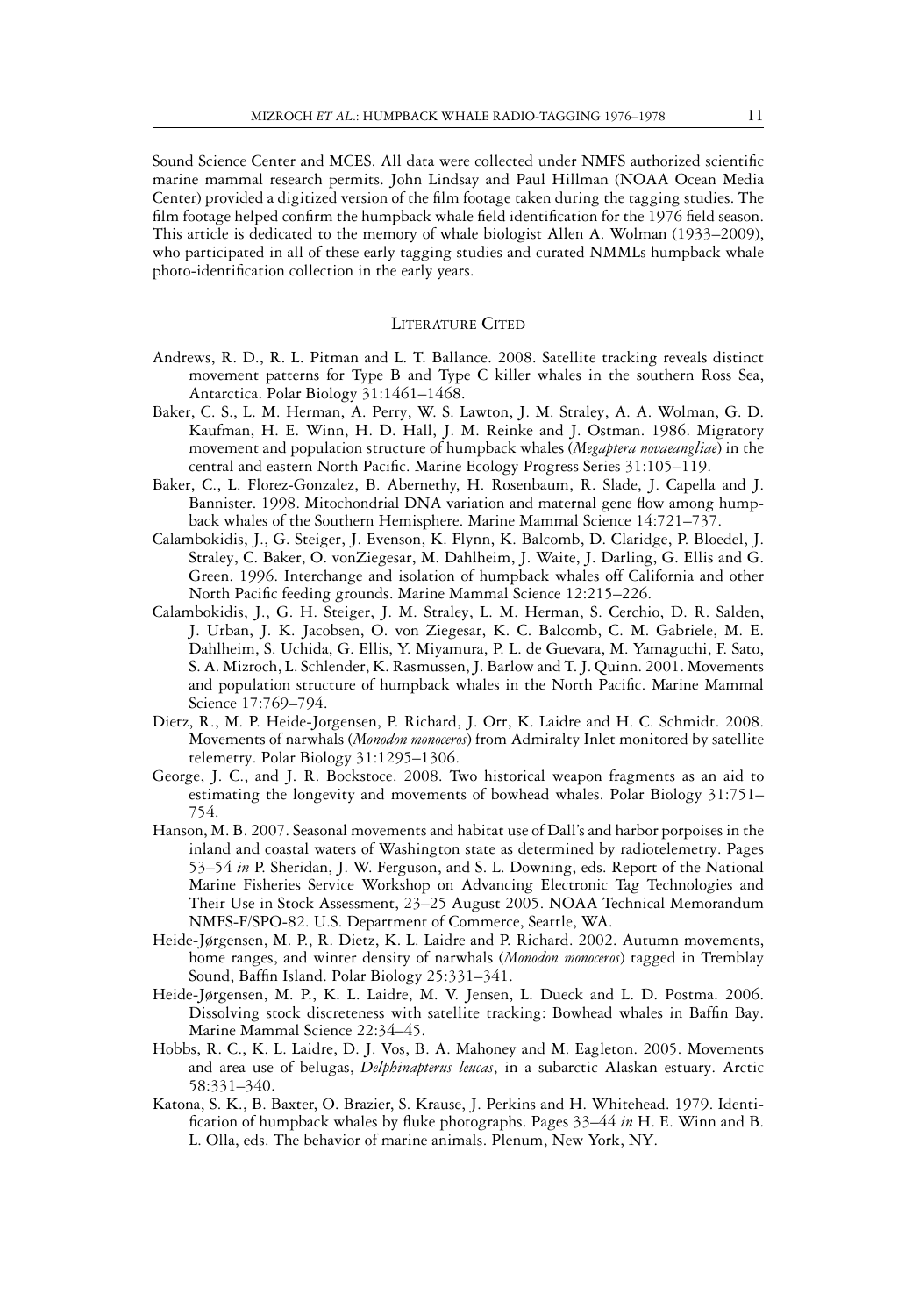- Mate, B., R. Mesecar and B. Lagerquist. 2007. The evolution of satellite-monitored radio tags for large whales: One laboratory's experience. Deep Sea Research Part II: Topical Studies in Oceanography 54:224–247.
- Mizroch, S. A., and S. A. D. Harkness. 2003. A test of computer-assisted matching using the North Pacific humpback whale, *Megaptera novaeangliae*, tail flukes photograph collection. Marine Fisheries Review 65:25–37.
- Mizroch, S. A., J. A. Beard and M. Lynde. 1990. Computer assisted photo-identification of humpback whales. Report of the International Whaling Commission (Special Issue 12):63–70.
- Mizroch, S. A., L. M. Herman, J. M. Straley, D. A. Glockner-Ferrari, C. Jurasz, J. Darling, S. Cerchio, C. M. Gabriele, D. R. Salden and O. Von Ziegesar. 2004. Estimating the adult survival rate of central North Pacific humpback whales (*Megaptera novaeangliae*). Journal of Mammalogy 85:963–972.
- Palsbøll, P., J. Allen, M. Bérubé, P. Clapham, T. Feddersen, P. Hammond, R. Hudson, H. Jorgensen, S. Katona, A. Larsen, F. Larsen, J. Lien, D. Mattila, J. Sigurjonsson, R. Sears, T. Smith, R. Sponer, P. Stevick and N. Øien. 1997. Genetic tagging of humpback whales. Nature 388:767–769.
- Rayner, G. W. 1940. Whale marking progress and results to December 1939. Discovery Reports XIX:245–284.
- Schevill, W. E., and W. A. Watkins. 1966. Radio-tagging of whales. Pages 1–15 Ref. No. WHOI-66-17, Woods Hole Oceanographic Institution Woods Hole, MA.
- Schorr, G. S., R. W. Baird, M. B. Hanson, D. L. Webster, D. J. McSweeney and R. D. Andrews. 2009. Movements of satellite-tagged Blainville's beaked whales off the island of Hawai'i. Endangered Species Research 10:203–213.
- Waite, J. M., M. E. Dahlheim, R. C. Hobbs, S. A. Mizroch, O. von Ziegesar-Matkin, J. M. Straley, L. M. Herman and J. Jacobsen. 1999. Evidence of a feeding aggregation of humpback whales (*Megaptera novaeangliae*) around Kodiak Island, Alaska. Marine Mammal Science 15:210–220.
- Watkins, W. A. 1978. A radio tag for big whales. Oceanus 21:48–54.
- Watkins, W. A. 1979. Projectile point for penetrating whale blubber. Deep-Sea Research Part A. Oceanographic Research Papers 26:1301–1308.
- Watkins, W. A. 1981. Reactions of three species of whales *Balaenoptera physalus*, *Megaptera novaeangliae* and *Balaenoptera edeni* to implanted radio tags. Deep Sea Research 28A:589– 599.
- Watkins, W. A., and P. Tyack. 1991. Reaction of sperm whales (*Physeter catodon*) to tagging with implanted sonar transponder and radio tags. Marine Mammal Science 7:409–413.
- Watkins, W. A., D. Wartzok, H. B. Martin and R. Maiefski. 1980. A radio whale tag. Pages 227–241 *in* F. P. Diemer, F. J. Vernberg and D. Z. Mirkes, eds. Advanced concepts in ocean measurement for marine biology. University of South Carolina Press, Columbia, SC.
- Watkins, W. A., K. E. Moore, D. Wartzok and J. H. Johnson. 1981. Radio tracking of finback (*Balaenoptera physalus*) and humpback (*Megaptera novaeangliae*) whales in Prince William Sound, Alaska. Deep Sea Research 28A:577–588.
- Witteveen, B. H., J. M. Straley, O. Von Ziegesar, D. Steel and C. S. Baker. 2004. Abundance and mtDNA differentiation of humpback whales (*Megaptera novaeangliae*) in the Shumagin Islands, Alaska. Canadian Journal of Zoology 82:1352–1359.
- Zerbini, A. N., A. Andriolo, M. P. Heide-Jørgensen, J. L. Pizzorno, Y. G. Maia, G. R. VanBlaricom, D. P. DeMaster, P. C. Simoes-Lopes, S. Moreira and C. Bethlem. 2006. Satellite-monitored movements of humpback whales *Megaptera novaeangliae* in the southwest Atlantic Ocean. Marine Ecology-Progress Series 313:295–304.